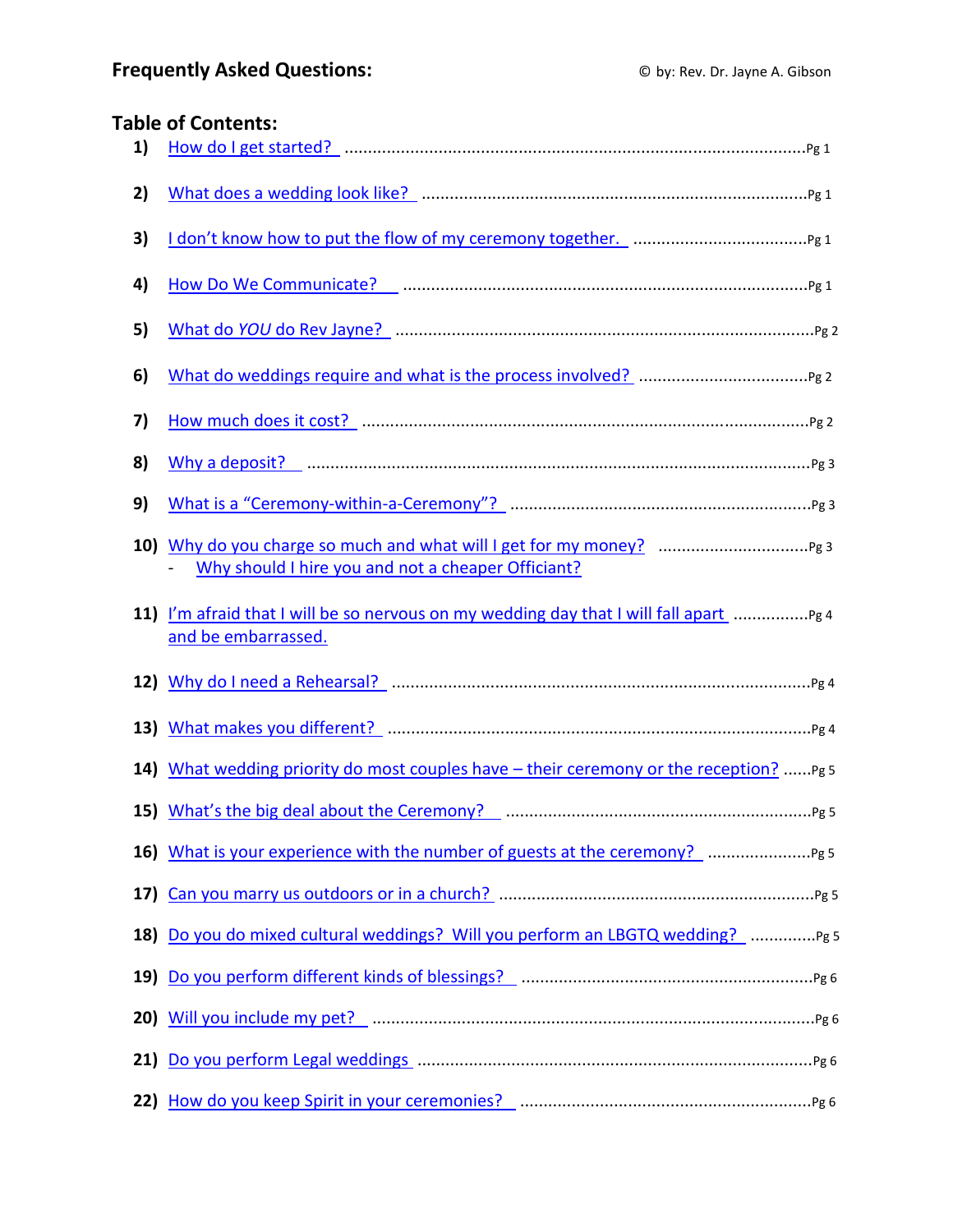# <span id="page-1-0"></span>**1) [How do I get started?](#page-0-0)**

It's as easy as sending an email or picking up the phone and booking a complimentary consultation with me, where I'll answer your questions. I also ask you questions. For example: When is the wedding? (If I am already booked we can't work together) and Where are you getting married? email: [jayne@ourowncelebration.com](mailto:jayne@ourowncelebration.com) phone: 778-686-5830

From there, we can both decide if we are a good match and can work together to create the ceremony of your dreams.

I will guide you through the necessary steps to get married, like when and where to buy a marriage licence.

The business aspect is handled. We sign a contract between all of us and once my deposit is paid we are on our way to creating your completely customized wedding.

# <span id="page-1-1"></span>**2) [What does a wedding look like?](#page-0-0)**

Most ceremonies follow a pattern or a "flow".

Let's start with the basics: there is a beginning (Processional) and an ending (Recessional) and then, of course, the parts in the middle.

The parts in middle might include a Welcome to your guests, a brief Introduction as to how you arrived at your wedding day, your Love Story, your Vows and the Ring Exchange. You also might want to have a loved one do a Reading or play a musical piece as a gift to you both.

## <span id="page-1-2"></span>**3) [I don't know how to put the flow of my ceremony together.](#page-0-0)**

Not to worry, I have an example that I will send you. From there, we can talk and re-arrange any of the parts to customize it to your exact vision.

Once I have completed writing your ceremony, I put the Order of Service (flow) together and forward it to you, your photographer and your DJ so that all the professionals you've hired, know what's supposed to happen. This way, you get set up for great photos!

In the end, **[how it all fits together is my responsibility](http://www.ourowncelebration.com/case-study-grandmas-coming-to-visit-lets-get-married/)**. That's why you have chosen me to write your ceremony. I take care of the final details so you can relax and enjoy your special day.

## <span id="page-1-3"></span>**4) [How Do We Communicate?](#page-0-0)**

We both need to keep the lines of communication open so that we can share our ideas and make the appropriate decisions, as they arise. E-mail works well for me. We can also meet as often as needed in order to get the details perfect.

I will send you a list of questions for you to complete. These questions help me to write your customized wedding ceremony. The more details you can give me, the better.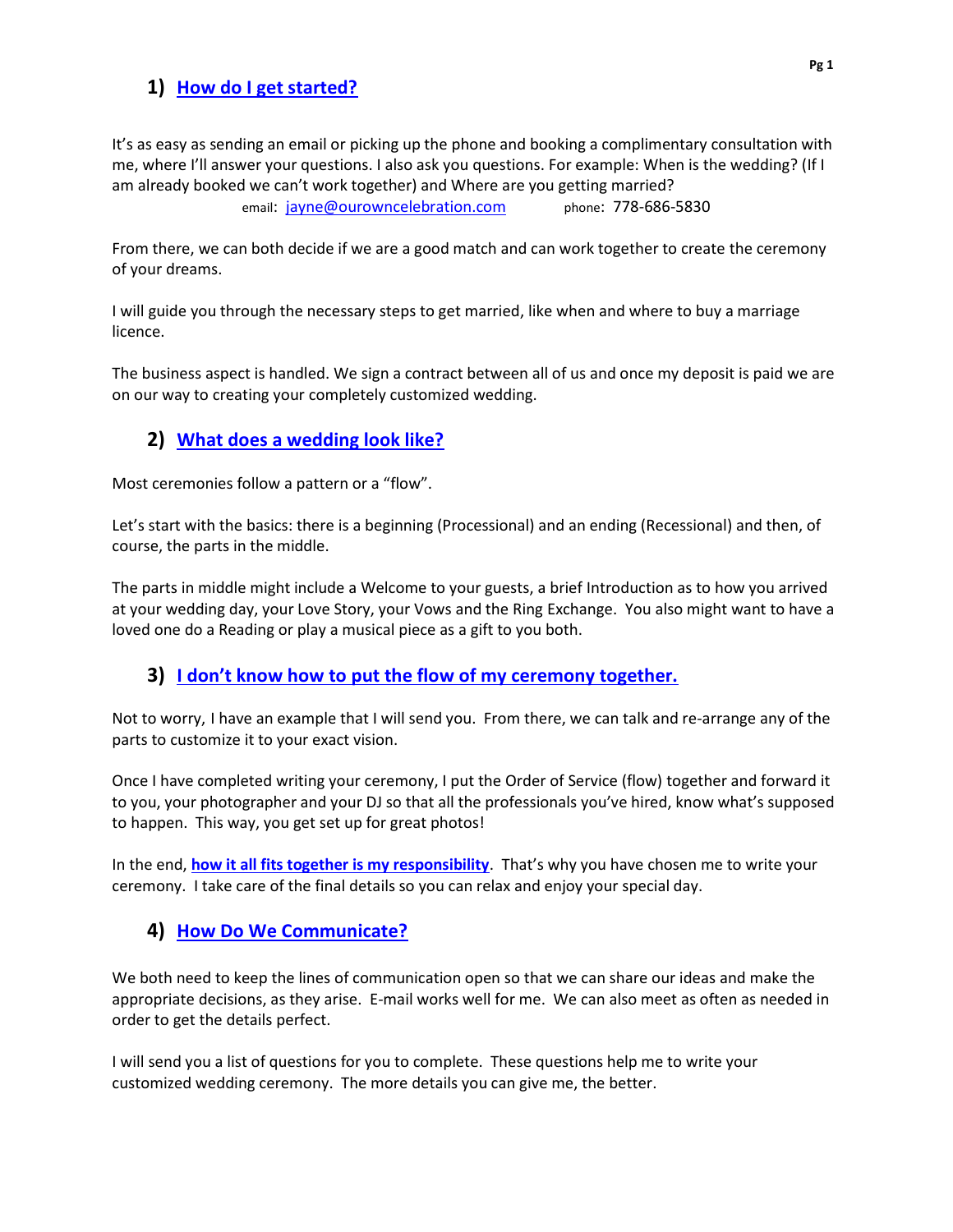## <span id="page-2-0"></span>**5) What do** *YOU* **do [Rev Jayne?](#page-0-0)**

As a professional celebrant it is my responsibility to keep the bride and groom on track regarding their ceremony and marriage licence.

I'll set a reminder date to purchase your Marriage License, about 2 months before your wedding. I will send a list of 2-3 places where you could purchase your license. I will also provide you with the information to take with you in order to make that process simple and easy.

The next part of the process involves you completing some simple questions. From your answers and the dialogue between us, I will write your customized ceremony. This is how your ceremony will stand out and be completely unique from anyone else's. **[There are no two ceremonies alike](http://www.ourowncelebration.com/case-study-grandmas-coming-to-visit-lets-get-married/)** because there is no one else like the two of you!

#### <span id="page-2-1"></span>**6) What do weddings require [and what is the process involved?](#page-0-0)**

You are required to purchase a Marriage License ahead of time. It needs to be signed by you two, your witnesses and myself during the ceremony along with the Registry (I bring this).

You complete an agreement (or contract) with me. The agreement includes information like your venue, your contact information and your witness's names. It also has some useful information about times, dates, changes and rehearsals.

There are two other things within the ceremony, itself:

- 1) You and your witnesses will need to answer the question asking if there is anyone present who knows any just reason why you two should not be married. This is in accordance with the Marriage Act of BC.
- 2) You are required to say that you "take" the other, to be your husband/wife/beloved life partner. We would say words that are appropriate and comfortable for your occasion. Again, this is a requirement of the Marriage Act of BC.

The rest of the ceremony is up to us and we can **be as [creative as we want to be](http://www.ourowncelebration.com/case-study-possible-dream-wedding/)**!

## **7) [How much does it cost?](#page-0-0)**

Wedding Ceremonies start at \$350.00 and include everything you need for an elegant and charming ceremony.

The *Signature Ceremony* (ideal for 40 or less guests) is a lovely, hand-written ceremony that does not include any customization. You can choose from 4 pre-written Vows, taking the pressure off to come up with Vows on your own.

The most popular choice is to have your *Love Story* told at your wedding and then add a Ceremonywithin-a-Ceremony (please see Question #9 for details). These extra bits add a sparkle to your ceremony that make it personal and unique to you. Please visit the Ideas Page to get a better idea of all the possibilities.

Add a few or add a lot of extra pieces. The choice is yours. You might also like to have me as your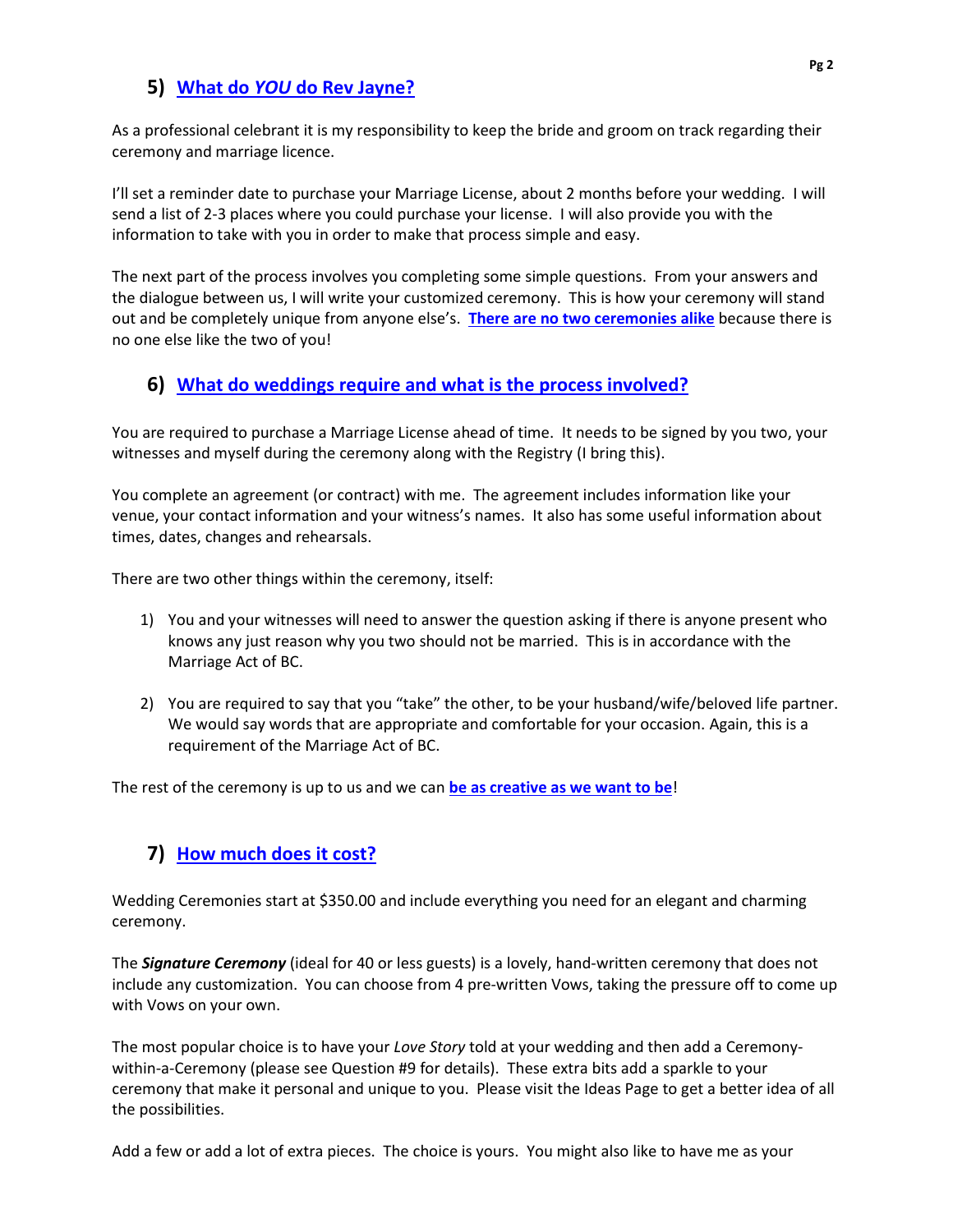Consultant and be involved in planning your wedding. It would be my pleasure to do that with you. Let's talk about your ideas and I'd be happy to offer you a quote.

A non-refundable deposit is required to hold your date and start the creative work, for your dream day.

# <span id="page-3-0"></span>**8) [Why a deposit?](#page-0-0)**

It's so both of us are protected.

This deposit starts the process of developing your amazing ceremony and saves your date/time from being taken by another couple.

For all ceremonies, I require ½ the fee as a *non-refundable* deposit.

Once the deposit is paid, I start working on your wedding ceremony.

#### <span id="page-3-1"></span>**9) What is a "[Ceremony-within-a-Ceremony](#page-0-0)"?**

This is how we truly personalize your special day. It's an extra part that we add into your wedding ceremony where you can symbolize your relationship in a unique way.

For example, you may want to have a Ceremony that your children or your pets share in, to symbolize the "union" of the family coming together on your wedding day.

One couple built a campfire and had their children light the fire (we used candles) with them at the end.

Candle-Lighting ceremonies can symbolize the elders of the family passing their soul's flame through the family to the newlyweds.

One out-of-town Grandmother was thrilled to be able to participate when she lit her candle over a Skype call.

We can be totally creative when it comes to how you want to symbolize your relationship. What I will tell you is that, every time I have done this with a couple, the guests have been mesmerized.

#### <span id="page-3-2"></span>**10) Why do you charge so much [and what will I get for my money?](#page-0-0)** - **[Why should I hire you and not a cheaper Officiant?](#page-0-0)**

Much of my cost is the time required for the customization of your vows and ceremony, travel time to and from the venue for rehearsals, answering emails, following up with the bride and groom to help them complete the necessary steps for a successful and memorable wedding day.

I spend time getting to know you as a couple *and* your love story, so I can incorporate that into your wedding ceremony.

No two ceremonies are the same. I personally don't like a boring, stuffy, emotionless, legally binding ceremony that's been repeated for every couple 1,000 times. I don't imagine that you do either!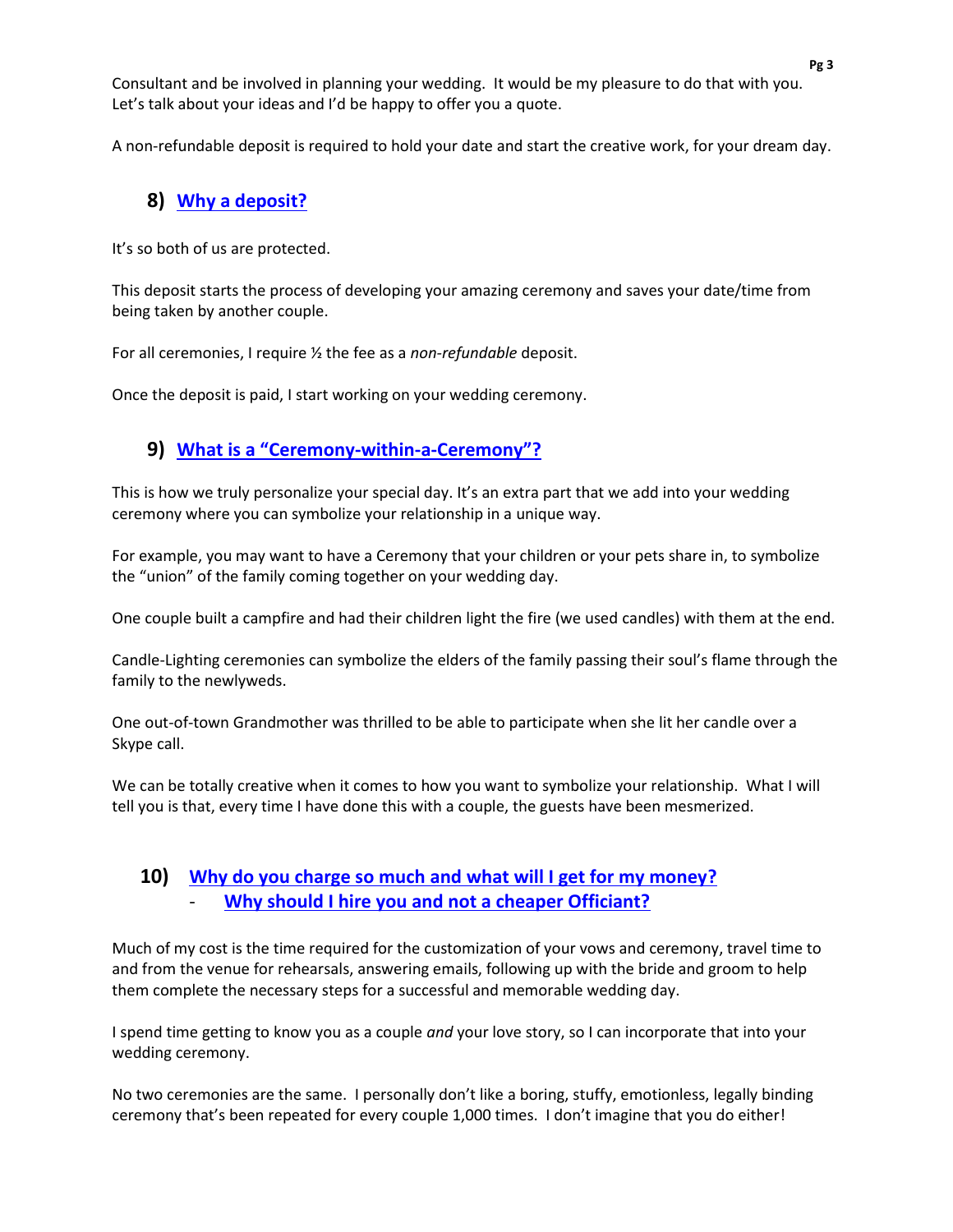When you hire me, you can be assured that I will create a hand-crafted ceremony written just for you. Research, **[attention to detail and unlimited support](http://www.ourowncelebration.com/case-study-possible-dream-wedding/)** is part of the service that I provide to each of my valued couples. I will keep us organized, nurture the process along and take the worry away so that you can relax and enjoy your day. My guess is that an inexpensive Officiant will not do this kind of work on your behalf.

## <span id="page-4-0"></span>**11) I'm afraid th[at I will be so nervous on my wedding day that I will fall apart](#page-0-0)  [and be embarrassed.](#page-0-0)**

You are not alone in your concern. What I find helps the most is knowledge.

Once we have agreed on the components of your ceremony, I will provide you with a document called the *Order of Service*. This will give you information about what comes first, next and how the ceremony ends. A rehearsal also helps immensely.

<span id="page-4-1"></span>Often, this is all it takes to settle those nerves.

# **12) [Why do I need a Rehearsal?](#page-0-0)**

I encourage every couple to plan for a rehearsal.

Rehearsals do a number of wonderful things:

- They take all of the "What if this happens..." out of the equation.
- They help iron out any wrinkles,
- Help to make any last minute decisions and
- We walk through the moments of the ceremony so that you can have a flawless wedding day.

This will definitely alleviate your stress and nerves!

## <span id="page-4-2"></span>**13) [What makes you](#page-0-0) different?**

There are so many details to look after and protocols to wade through that they can leave you feeling stressed and overwhelmed. I can help by taking the lead on your ceremony and your rehearsal. As an ordained Minister, weddings are my specialty and my passion.

I provide care and focus for your ceremony that can alleviate fears and concerns about this important piece to your day. I will help you organize and prepare by providing Marriage License information, a customized Order of Service, and, of course, ensure that you are legally married.

You will always be offered a variety and choices about your ceremony. I will listen carefully to all your ideas, then, together we will decide which pieces we want to put into your customized ceremony.

It will be a *[Celebration](http://www.ourowncelebration.com/not-your-average-celebrant-this-is-what-professionals-do/)* of how you arrived at your wedding day and the hope and promise of what your new lives will be as a married couple.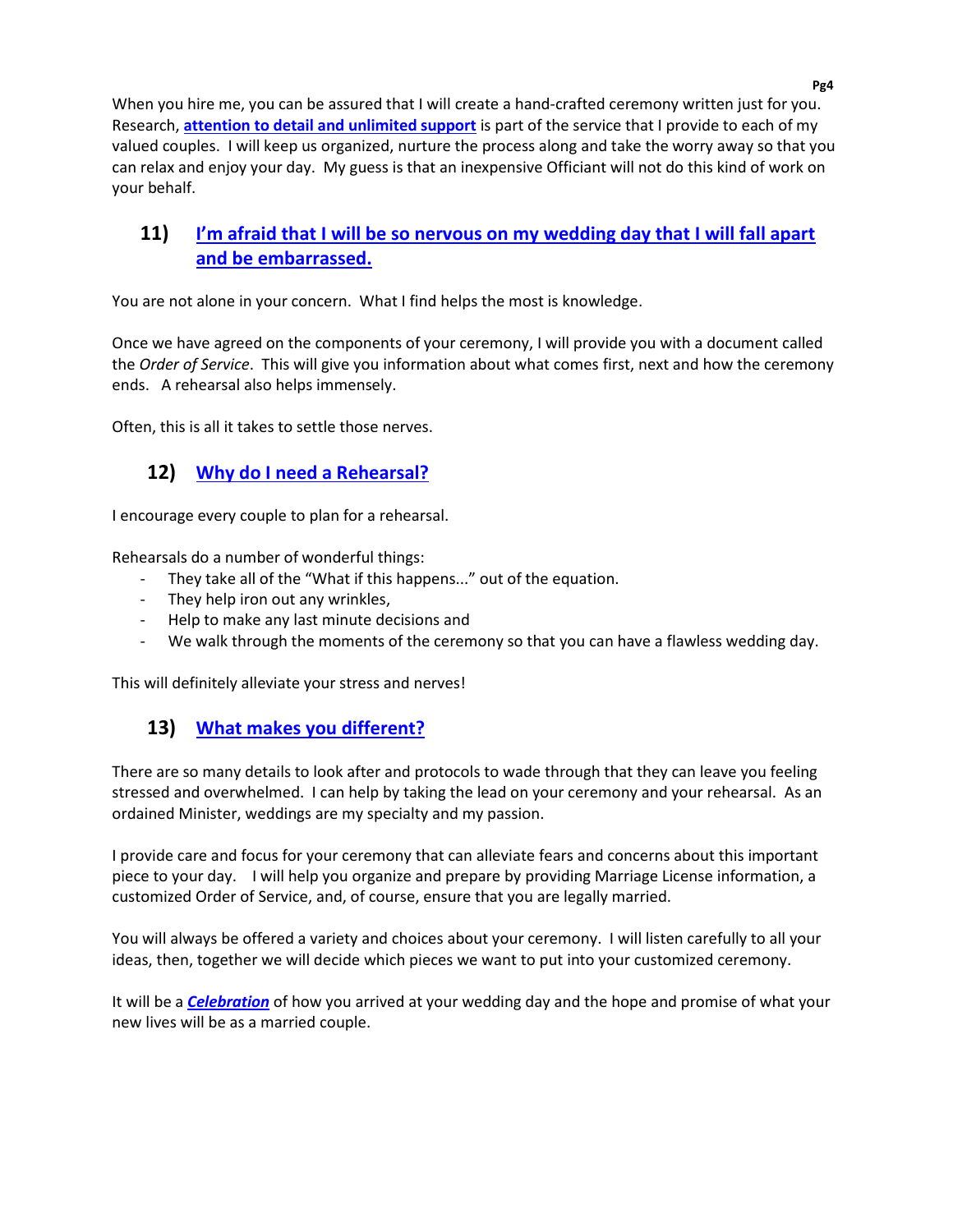# <span id="page-5-0"></span>**14) [What wedding priority do most couples have](#page-0-0) – their ceremony or the [reception?](#page-0-0)**

This is an excellent question and worthy of thought and conversation. You will want to be asking yourself a few extra questions while in the planning stages.

- Is it important to me that my guests are taken into consideration at my wedding?
- Is my wedding day mostly about me and my beloved?
- How do I want to spend my budget?

There are no right or wrong answers to these questions, they are just things to ponder over and, the answers can set the stage while you are planning.

# <span id="page-5-1"></span>**15) [What's the big deal about the](#page-0-0) Ceremony?**

Your ceremony is the most important part of your wedding day. You arrive at the altar as single people. It is during the ceremony that you will make your Vow/Pledge to one another, exchange rings and be pronounced, Married!

This is the actual reason why you have gathered your loved ones, friends and family around you. Without the ceremony, you will only have a wonderful party and/or family reunion.

It is worth budgeting for a special ceremony and to make this day the one you have always dreamed of.

## <span id="page-5-2"></span>**16) [What is your experience with the number of guests at the ceremony?](#page-0-0)**

I'm not shy when it comes to welcoming your guest whether there are 250+ or simply the two of you and your witnesses.

It is preferable to have a microphone when there are more than 20 guests. Each guest likes to feel like they are part of your ceremony. If they can't hear, we'll lose their attention. Your guests will have a much richer experience when they hear everything – especially your Vows!

# <span id="page-5-3"></span>**17) [Can you marry us](#page-0-0) outdoors or in a church?**

Indoor weddings, weddings in the Forest or at the Seaside are all beautiful choices. I always leave the venue choice up to you.

I certainly can perform weddings in a church however, to be respectful of the traditions and policies of that church, it would be best to discuss our plans with the priest or minister ahead of time. I would be more than pleased to assist with that process.

## <span id="page-5-4"></span>**18) [Do you do mixed cultural weddings? Will you perform an LBGTQ wedding?](#page-0-0)**

I officiate for couples who are serious about getting married and wanting to make a commitment to each other. So, the answer is Yes! I have performed several mixed cultural, mixed spiritual, LBGTQ (same sex) and multi-generational weddings.

I would be happy to weave in any family or **[cultural traditions](http://www.ourowncelebration.com/ideas-page/)** or just create something fresh and different that pleases you.